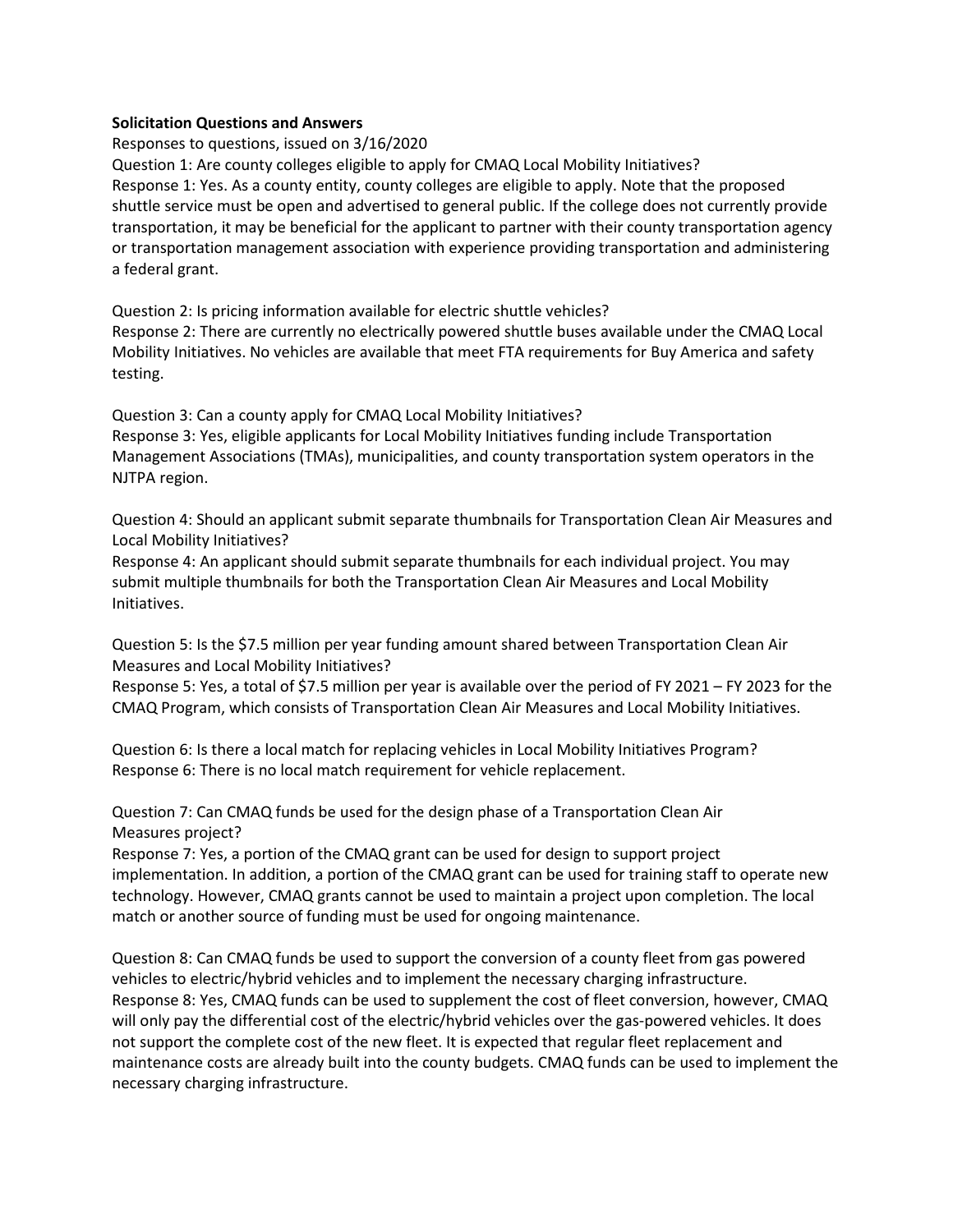Question 9: Can CMAQ funds be used to implement charging infrastructure within a county for public use?

Response 9: Yes, CMAQ funds can be used to implement charging infrastructure within a county for public use. It should be noted that the NJTPA has awarded CMAQ funds to the New Jersey Department of Environmental Protection for electric vehicle infrastructure for the entire NJTPA region. County and municipal governments are eligible to receive grants under the program. **<https://drivegreen.nj.gov/plugin.html>**

Question 10: When does the local match have to be used?

Response 10: The local match can be used at any time during the project. It is up to the discretion of the project manager.

Question 11: Can a TCAM grant be matched with in-kind contributions? For example, the installation of equipment has a labor cost. If County staff performs the installation, can that count as, or towards a match?

Response 11: No, it has to be a hard match, non-federal funds.

Question 12: Does NJTPA have any emissions or congestion calculators for bike and ped programs/projects or suggestions on how to calculate a reduction in emissions or congestion? Response 12: Yes, the NJTPA can assist you in calculating emissions reductions for bike/ ped projects using an assortment of tools. Please keep in mind, such calculations are not required for the thumbnail submission. They would only be required in the full proposal by invitation from the NJTPA.

## Responses to questions, issued on 3/19/2020

Question 13: How would an applicant calculate the estimated emissions and congestion benefits associated with a vehicle replacement?

Response 13: Vehicle Replacement is available for existing transit shuttle services that provide an alternative to driving alone or reduce congestion. Therefore, applicants should calculate the current emissions and congestion benefits of the existing service that the new vehicle(s) will serve, using the Emissions Reduction spreadsheet. Be sure to take into account what proportion of riders would otherwise be driving alone, which may be less than 100% of riders. NJTPA staff are available to assist individual applicants with their emissions and congestion reduction estimates.

Question 14: Will the program deadlines be revised in response to COVID-19 (coronavirus)? Response 14: Yes. In response to the workplace disruption caused by COVID-19 (coronavirus), the NJTPA is extending the deadline of the FY 2021 – FY 2023 CMAQ Program.

Key dates: Inquiries due, April 1, 2020 Thumbnail sketches due, May 6, 2020 Full proposals due, July 23, 2020

Response to question issued on 3/31/2020

Question 15: Is there more specific information on the types of EVSE that are eligible, or the level of funding that is available for such projects?

Response 15: The current solicitation covers three years of funding @ \$7.5M for a total of \$22.5M for